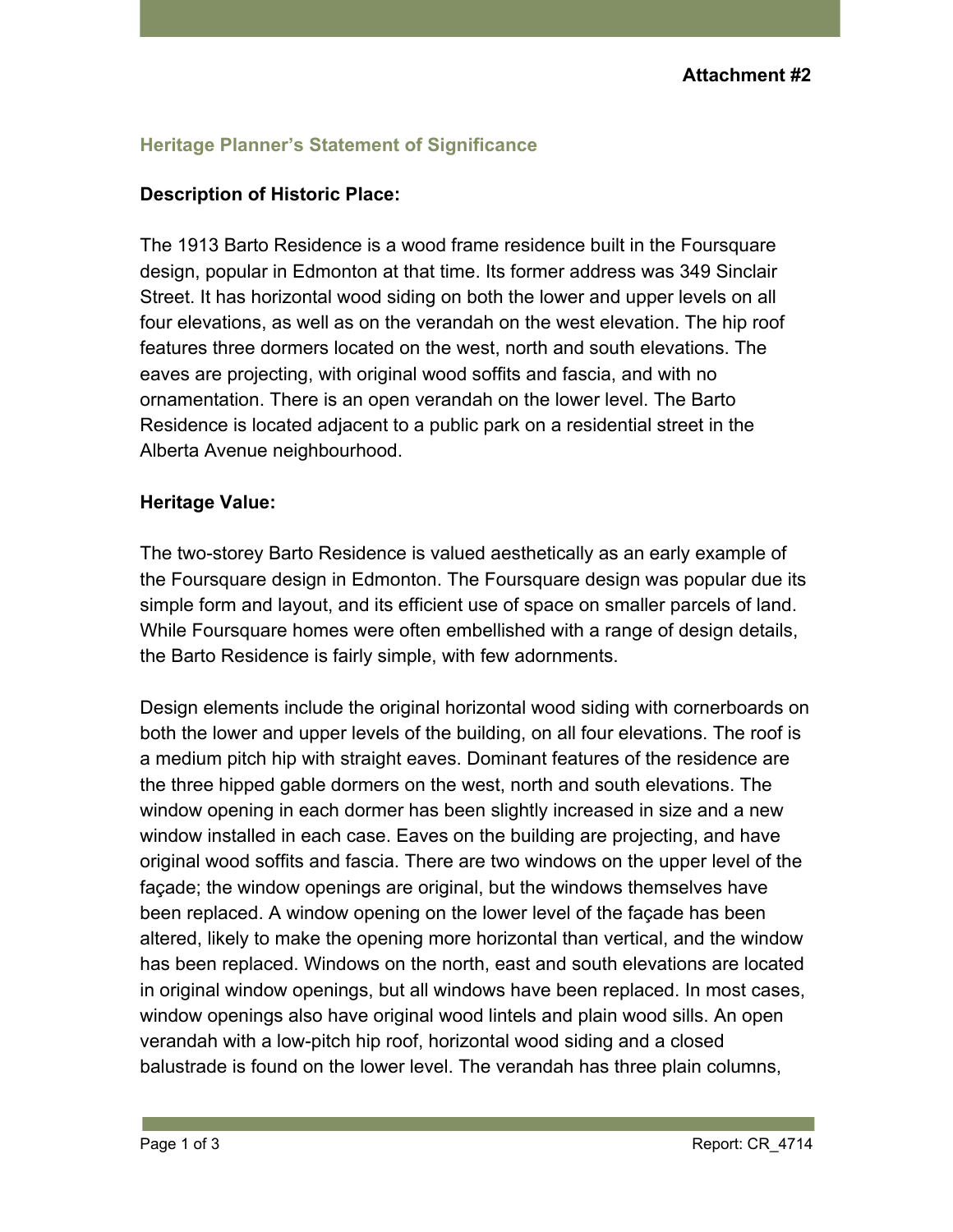and features dentillation along the eave line. There is a brick chimney at the rear of the building. The main entrance has a moulded wood lintel, but the original door has been replaced.

The Barto Residence is among some of the first houses built in the Alberta Avenue/Norwood neighbourhood. The house was part of the initial neighborhood development boom that started in 1913 with growth of 2500 people. The current owners have reason to believe the house was delivered as a kit by horse and carriage to the address to be constructed. Based on the price of catalog houses that the house greatly resembles, the owners believe the house would have cost approximately \$2,000 to purchase, while the land prices in this area ranged from \$40-\$150 per lot at that time.

The residence was originally owned by Harmon Barto, a building superintendent with Nesbitt and Miller. Harmon Barto lived in the home with his brother, Donald, a labourer with Nesbitt and Miller, until 1915. In 1916, the property is listed as vacant in the Henderson Directory; in 1917, Richard McKenzie, on active service, is the listed resident. From 1919 to 1923, Alfred Murray, a doctor resided in the home. In 1924, Joseph Price, a painter, moved in, and lived in the house until 1934. Other residents included Oscar Bond, a clerk at the Royal Alexandra Hospital, from 1935 to 1941; Mary Blasius, from 1942 to 1947; and Mildred Jones, a widow, from 1948 to 1953.

Military records, however, show that sapper Nason Royal Costley used the address 11425 – 95A Street in Edmonton as well, possibly as a tenant. Costley, born in Granville, Nova Scotia in 1890, moved to Edmonton to work as a surveyor, and was married to Cora Alice Costley. The Costley's had a daughter, Olive Jean. He enlisted in the Edmonton Sportsman 202 Battalion in February 1916, and was transferred to the Canadian Army Service Corps (Canadian Railway Troops). He is believed to have been gassed while serving in France, and eventually died from Lobnar pneumonia in August 1918, at the age of 27. Cora remarried, and moved to Seattle, Washington.